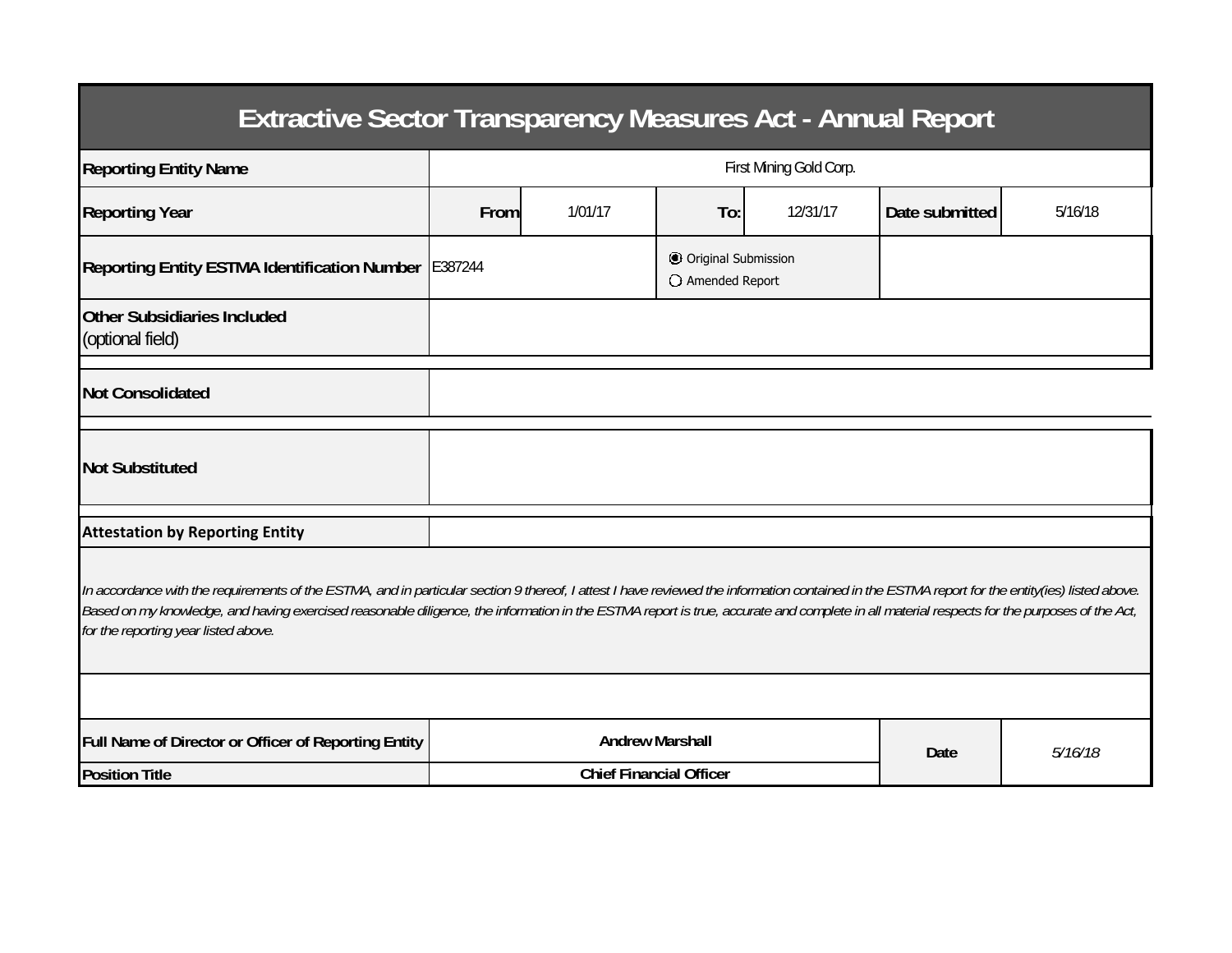| <b>Reporting Year</b>                           | From:                                                                                                                                                                                                                                                                                                                                                                            |                                                                                 | Extractive Sector Transparency Measures Act - Annual Report |           |                       |                                |                |                  |                                               |                                      |                          |  |  |  |
|-------------------------------------------------|----------------------------------------------------------------------------------------------------------------------------------------------------------------------------------------------------------------------------------------------------------------------------------------------------------------------------------------------------------------------------------|---------------------------------------------------------------------------------|-------------------------------------------------------------|-----------|-----------------------|--------------------------------|----------------|------------------|-----------------------------------------------|--------------------------------------|--------------------------|--|--|--|
|                                                 |                                                                                                                                                                                                                                                                                                                                                                                  | 1/01/17                                                                         | To:                                                         | 12/31/17  |                       |                                |                |                  |                                               |                                      |                          |  |  |  |
| <b>Reporting Entity Name</b>                    |                                                                                                                                                                                                                                                                                                                                                                                  |                                                                                 | First Mining Gold Corp.                                     |           |                       | Currency of the Report         | CAD            |                  |                                               |                                      |                          |  |  |  |
| <b>Reporting Entity ESTMA</b>                   |                                                                                                                                                                                                                                                                                                                                                                                  |                                                                                 |                                                             |           |                       |                                |                |                  |                                               |                                      |                          |  |  |  |
| <b>Identification Number</b>                    |                                                                                                                                                                                                                                                                                                                                                                                  |                                                                                 | E387244                                                     |           |                       |                                |                |                  |                                               |                                      |                          |  |  |  |
| Subsidiary Reporting Entities (if<br>necessary) |                                                                                                                                                                                                                                                                                                                                                                                  |                                                                                 |                                                             |           |                       |                                |                |                  |                                               |                                      |                          |  |  |  |
| Payments by Payee                               |                                                                                                                                                                                                                                                                                                                                                                                  |                                                                                 |                                                             |           |                       |                                |                |                  |                                               |                                      |                          |  |  |  |
| Country                                         | Payee Name <sup>1</sup>                                                                                                                                                                                                                                                                                                                                                          | Departments, Agency, etc<br>within Payee that Received<br>Payments <sup>2</sup> | Taxes                                                       | Royalties | Fees                  | <b>Production Entitlements</b> | <b>Bonuses</b> | <b>Dividends</b> | Infrastructure<br><b>Improvement Payments</b> | <b>Total Amount paid to</b><br>Payee | Notes <sup>34</sup>      |  |  |  |
| Mexico                                          | Tesoreria de la Federación<br>(TESOFE)                                                                                                                                                                                                                                                                                                                                           |                                                                                 |                                                             |           | $\sqrt{s}$<br>710,000 |                                |                |                  |                                               | $\mathsf{s}$                         | 710,000 Concession Taxes |  |  |  |
|                                                 |                                                                                                                                                                                                                                                                                                                                                                                  |                                                                                 |                                                             |           |                       |                                |                |                  |                                               |                                      |                          |  |  |  |
|                                                 |                                                                                                                                                                                                                                                                                                                                                                                  |                                                                                 |                                                             |           |                       |                                |                |                  |                                               |                                      |                          |  |  |  |
|                                                 |                                                                                                                                                                                                                                                                                                                                                                                  |                                                                                 |                                                             |           |                       |                                |                |                  |                                               |                                      |                          |  |  |  |
|                                                 |                                                                                                                                                                                                                                                                                                                                                                                  |                                                                                 |                                                             |           |                       |                                |                |                  |                                               |                                      |                          |  |  |  |
|                                                 |                                                                                                                                                                                                                                                                                                                                                                                  |                                                                                 |                                                             |           |                       |                                |                |                  |                                               |                                      |                          |  |  |  |
|                                                 |                                                                                                                                                                                                                                                                                                                                                                                  |                                                                                 |                                                             |           |                       |                                |                |                  |                                               |                                      |                          |  |  |  |
|                                                 |                                                                                                                                                                                                                                                                                                                                                                                  |                                                                                 |                                                             |           |                       |                                |                |                  |                                               |                                      |                          |  |  |  |
|                                                 |                                                                                                                                                                                                                                                                                                                                                                                  |                                                                                 |                                                             |           |                       |                                |                |                  |                                               |                                      |                          |  |  |  |
|                                                 |                                                                                                                                                                                                                                                                                                                                                                                  |                                                                                 |                                                             |           |                       |                                |                |                  |                                               |                                      |                          |  |  |  |
|                                                 |                                                                                                                                                                                                                                                                                                                                                                                  |                                                                                 |                                                             |           |                       |                                |                |                  |                                               |                                      |                          |  |  |  |
|                                                 |                                                                                                                                                                                                                                                                                                                                                                                  |                                                                                 |                                                             |           |                       |                                |                |                  |                                               |                                      |                          |  |  |  |
|                                                 |                                                                                                                                                                                                                                                                                                                                                                                  |                                                                                 |                                                             |           |                       |                                |                |                  |                                               |                                      |                          |  |  |  |
|                                                 |                                                                                                                                                                                                                                                                                                                                                                                  |                                                                                 |                                                             |           |                       |                                |                |                  |                                               |                                      |                          |  |  |  |
|                                                 |                                                                                                                                                                                                                                                                                                                                                                                  |                                                                                 |                                                             |           |                       |                                |                |                  |                                               |                                      |                          |  |  |  |
|                                                 |                                                                                                                                                                                                                                                                                                                                                                                  |                                                                                 |                                                             |           |                       |                                |                |                  |                                               |                                      |                          |  |  |  |
|                                                 |                                                                                                                                                                                                                                                                                                                                                                                  |                                                                                 |                                                             |           |                       |                                |                |                  |                                               |                                      |                          |  |  |  |
|                                                 |                                                                                                                                                                                                                                                                                                                                                                                  |                                                                                 |                                                             |           |                       |                                |                |                  |                                               |                                      |                          |  |  |  |
|                                                 |                                                                                                                                                                                                                                                                                                                                                                                  |                                                                                 |                                                             |           |                       |                                |                |                  |                                               |                                      |                          |  |  |  |
|                                                 |                                                                                                                                                                                                                                                                                                                                                                                  |                                                                                 |                                                             |           |                       |                                |                |                  |                                               |                                      |                          |  |  |  |
|                                                 |                                                                                                                                                                                                                                                                                                                                                                                  |                                                                                 |                                                             |           |                       |                                |                |                  |                                               |                                      |                          |  |  |  |
|                                                 |                                                                                                                                                                                                                                                                                                                                                                                  |                                                                                 |                                                             |           |                       |                                |                |                  |                                               |                                      |                          |  |  |  |
|                                                 |                                                                                                                                                                                                                                                                                                                                                                                  |                                                                                 |                                                             |           |                       |                                |                |                  |                                               |                                      |                          |  |  |  |
|                                                 |                                                                                                                                                                                                                                                                                                                                                                                  |                                                                                 |                                                             |           |                       |                                |                |                  |                                               |                                      |                          |  |  |  |
| <b>Additional Notes:</b>                        | Amount is reported in Canadian dollars ("CAD"). Payments incurred in currencies other than the CAD were translated to CAD using the foreign exchange rate as of the Company's 2017 financial year end (MXN/CAD exchange rate o<br><sup>1</sup> Enter the proper name of the Payee receiving the money (i.e. the municipality of x, the province of y, national government of z). |                                                                                 |                                                             |           |                       |                                |                |                  |                                               |                                      |                          |  |  |  |

2 Optional field.

<sup>3</sup> When payments are made in-kind, the notes field must highlight which payment includes in-kind contributions and the method for calculating the value of the payment.

4 Any payments made in currencies other than the report currency must be identified. The Reporting Enity may use the Additional notes row or the Notes column to identify any payments that are converted, along with the exch